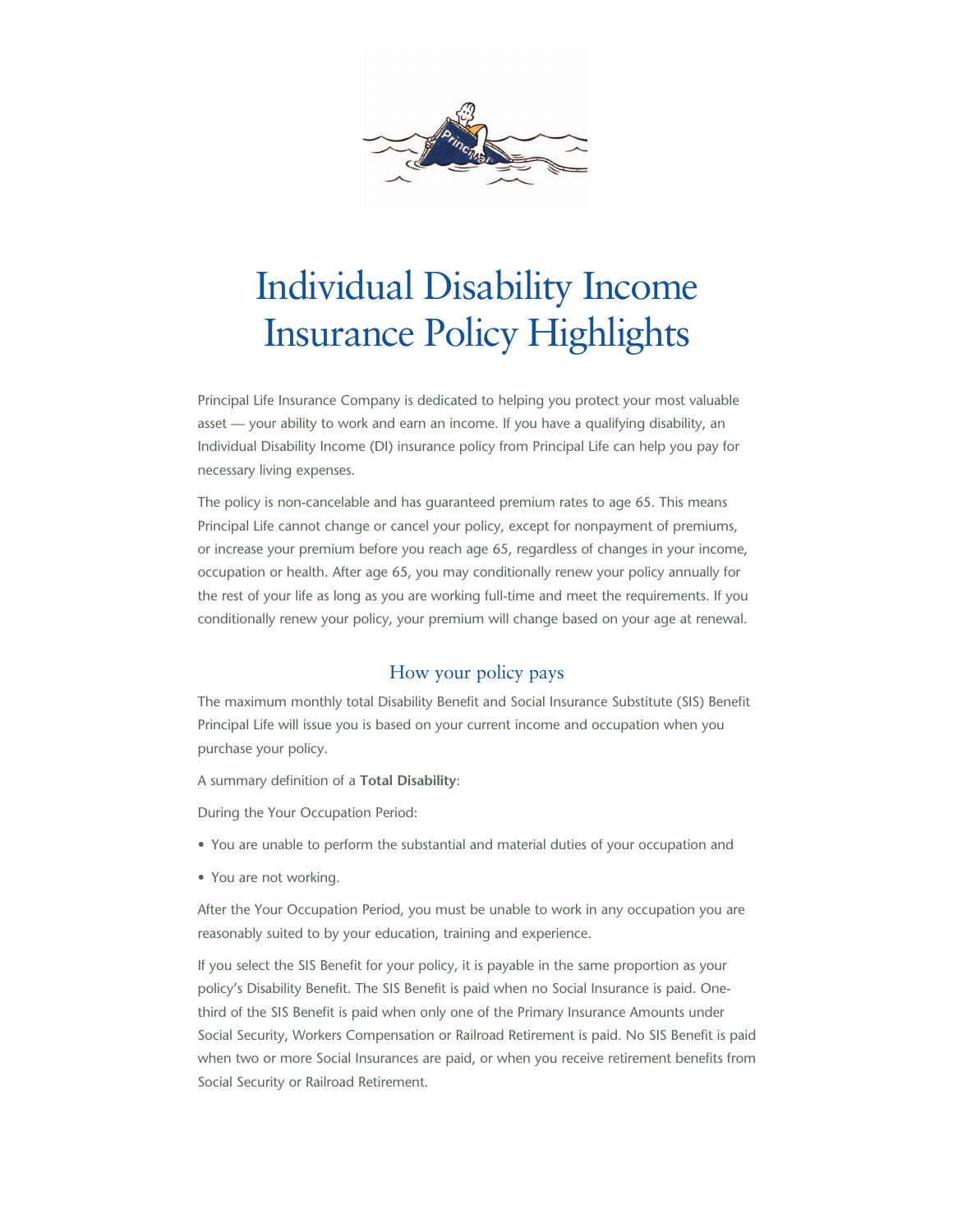# Customizing your disability policy

In addition to the benefits automatically built into your policy, you may be eligible for a variety of riders to further customize your policy.

## No cost riders

If you meet the current underwriting guidelines, for no additional cost, the following riders can be added to your policy.

| <b>RIDER NAME</b>                        | <b>RIDER DESCRIPTION</b>                                                                                                                                                                                                                                                                                                                                                                                                                                                                                                                                                                                                                                                                                         |
|------------------------------------------|------------------------------------------------------------------------------------------------------------------------------------------------------------------------------------------------------------------------------------------------------------------------------------------------------------------------------------------------------------------------------------------------------------------------------------------------------------------------------------------------------------------------------------------------------------------------------------------------------------------------------------------------------------------------------------------------------------------|
| <b>Benefit Update (BU)</b>               | This rider helps you keep your benefits up-to-date with your changing needs. Every<br>three years, this rider allows you to increase your coverage to the maximum amount<br>for which you are eligible without providing evidence of medical insurability.<br>You can even request an advance update, in place of your next scheduled review, in<br>the event you:<br>• Lose your group long-term disability (LTD) coverage because of a change in<br>employment or your employer discontinues or reduces the group LTD benefit<br>amount.<br>• Have at least a 50% increase in sustainable earnings since the later of your policy<br>issue date or last adjustment to increase your total disability benefits. |
| Capital Sum Benefit                      | If you have a total and irrecoverable loss of use, without any possibility of recovery, of:<br>• the sight in one eye or<br>• the use of a hand or foot<br>this rider provides a one-time lump sum benefit of 12 times your maximum<br>monthly benefit to help you adjust financially. This benefit is payable in addition to<br>any other benefit of the policy you qualify to receive.                                                                                                                                                                                                                                                                                                                         |
| <b>Future Benefit</b><br><b>Increase</b> | This rider automatically increases your coverage every year for six years <sup>1</sup> without<br>requiring you to submit evidence of insurability. Increases are based on the change<br>in the Consumer Price Index for All Urban Consumers (CPI-U), with a minimum<br>guaranteed increase of 4% compounded and a maximum of 10% compounded.<br>In addition to the CPI-U increase, you may also be eligible for an additional benefit<br>increase if you are eligible based on financial information. When combined together,<br>the CPI-U increase and the additional benefit increase cannot be greater than \$500.<br>This rider can be renewed at the end of six years with financial underwriting.         |
| Presumptive<br><b>Disability Benefit</b> | You will receive your full Disability Benefit if you incur the total loss of use, without<br>the possibility of recovery, of the power of speech, hearing in both ears, sight in<br>both eyes, or use of both hands, both feet, or one hand and one foot.<br>Benefits start to accrue when the presumptive disability occurs and continue to<br>be paid as long as the loss continues, regardless of your ability to work or earn an<br>income. Benefits are payable to the end of the benefit period as long as the loss<br>continues. In most cases, if the benefit period is To Age 65, To Age 67 or To Age<br>70, the benefit is extended to lifetime.                                                       |

<sup>1</sup> If the Benefit Update rider is also on the policy, a Future Benefit Increase offer will not be made in years of Benefit Update options.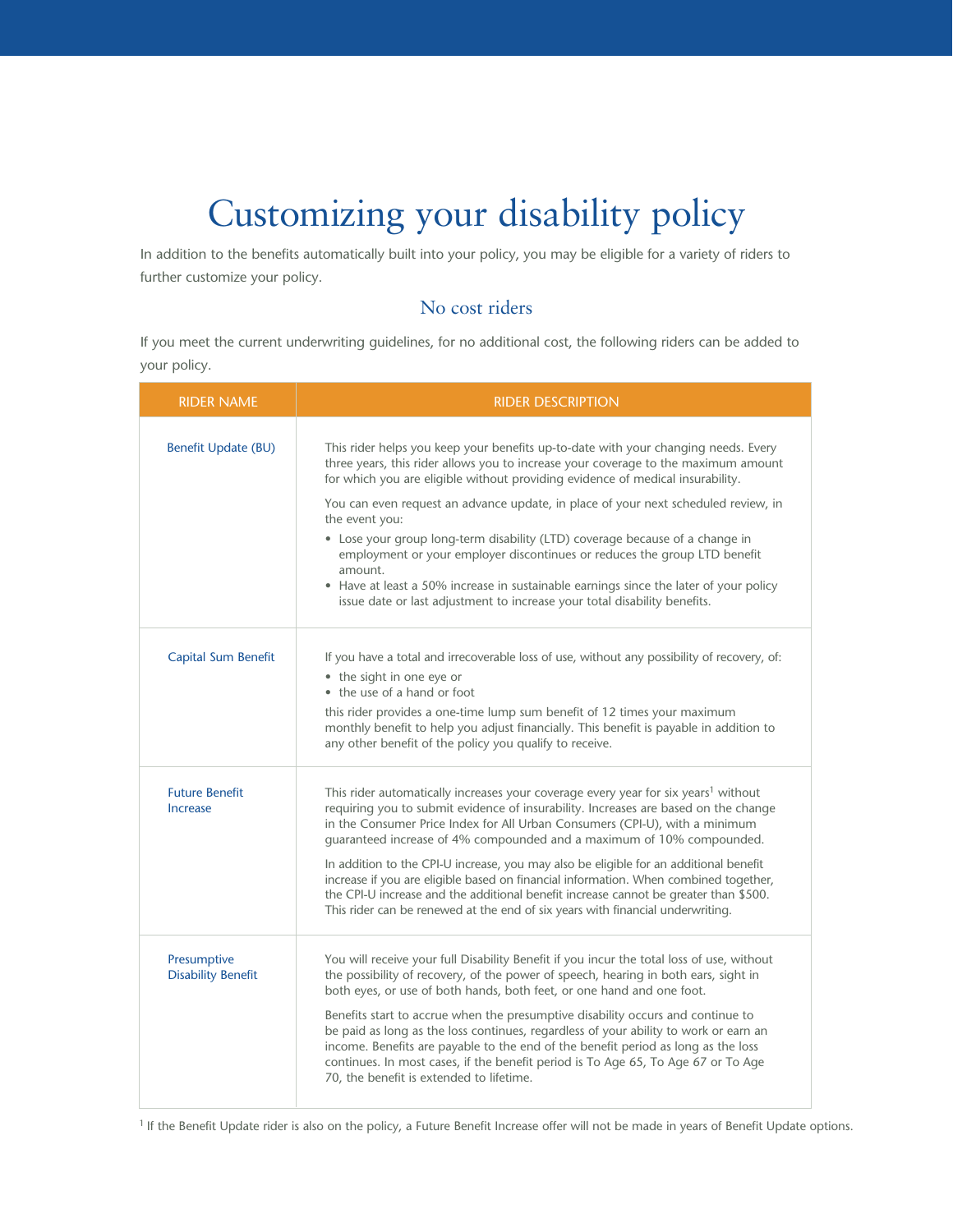| <b>RIDER NAME</b>                           | <b>RIDER DESCRIPTION</b>                                                                                                                                                                                                                                                                                                                                                                                                                                                                                                                                                       |
|---------------------------------------------|--------------------------------------------------------------------------------------------------------------------------------------------------------------------------------------------------------------------------------------------------------------------------------------------------------------------------------------------------------------------------------------------------------------------------------------------------------------------------------------------------------------------------------------------------------------------------------|
| Supplemental<br><b>Health Benefit (SHB)</b> | This rider provides a one-time lump-sum benefit that is equal to six times your<br>maximum monthly benefit, if you are disabled under the policy and are diagnosed<br>with coronary artery by-pass graft surgery, cancer or stroke. These are defined as:                                                                                                                                                                                                                                                                                                                      |
|                                             | • Coronary artery by-pass graft surgery - means the operative procedure for the<br>correction of two or more blocked arteries of the heart. This does not include<br>angioplasty and/or any other intra-arterial procedures.                                                                                                                                                                                                                                                                                                                                                   |
|                                             | • Cancer – the presence of a malignant tumor characterized by the uncontrolled<br>growth and metastasis of malignant cells, and the invasion of tissue. This<br>includes: Leukemia and malignant disease of the lymphatic system, such as<br>Hodgkin's lymphoma Stage III and IV and invasive malignant melanoma. The<br>following diagnoses are not covered: any non-invasive cancer in-situ, Hodgkin's<br>disease Stage I, prostate cancer Stage A, papillary cancer of the bladder, all skin<br>cancers except invasive malignant melanoma (starting with Clark Level III). |
|                                             | • Stroke – any cerebrovascular incident producing neurological deficit lasting more<br>than 24 hours and including infarction of brain tissue or hemorrhage into brain<br>tissue. Evidence of neurological deficit for at least 90 days must be produced.                                                                                                                                                                                                                                                                                                                      |

## Cost riders

If you meet the current underwriting guidelines, for an additional fee, the following riders can be added to your policy.

| <b>RIDER NAME</b>                                            | <b>RIDER DESCRIPTION</b>                                                                                                                                                                                                                                                                                                                                                                                                                                                                                                                                                                                                                                                                                                                              |
|--------------------------------------------------------------|-------------------------------------------------------------------------------------------------------------------------------------------------------------------------------------------------------------------------------------------------------------------------------------------------------------------------------------------------------------------------------------------------------------------------------------------------------------------------------------------------------------------------------------------------------------------------------------------------------------------------------------------------------------------------------------------------------------------------------------------------------|
| Catastrophic<br><b>Disability Benefit</b><br>$(CDB)^2$       | This rider provides a monthly benefit in addition to your monthly disability benefit<br>(and Social Insurance Substitute Benefit if on the policy) in the event you become<br>catastrophically disabled solely due to an Injury or Sickness and you lose the ability<br>to perform two or more Activities of Daily Living without Assistance; or become<br>Cognitively Impaired; or become Presumptively Disabled.                                                                                                                                                                                                                                                                                                                                    |
| <b>Cost of Living</b><br>Adjustment (COLA)                   | While you're disabled under the terms of the policy, your benefit is adjusted to help<br>keep up with inflation. You may select a 3% or 6% COLA maximum.                                                                                                                                                                                                                                                                                                                                                                                                                                                                                                                                                                                              |
| <b>Extended Total</b><br><b>Disability Benefit</b><br>(ETDB) | This rider is designed to provide additional protection beyond the Maximum Benefit<br>Period if you continue to be disabled and are unable to work and earn an income.<br>If a Continuous Disability begins before age 55, and you remain Continuously<br>Totally Disabled through the end of the Maximum Benefit Period, we continue to<br>pay the monthly benefit (no SIS Benefit) at the same level being paid at the end of<br>the Maximum Benefit Period (including COLA increases, if any) until the Maximum<br>Aggregate Benefit amount has been exhausted.<br>To receive this benefit beyond the Maximum Benefit Period, you must be Totally<br>Disabled from any occupation you are suited to by your education, training and<br>experience. |

2 Catastrophic Impairment Benefit (CIB) Rider in New Hampshire.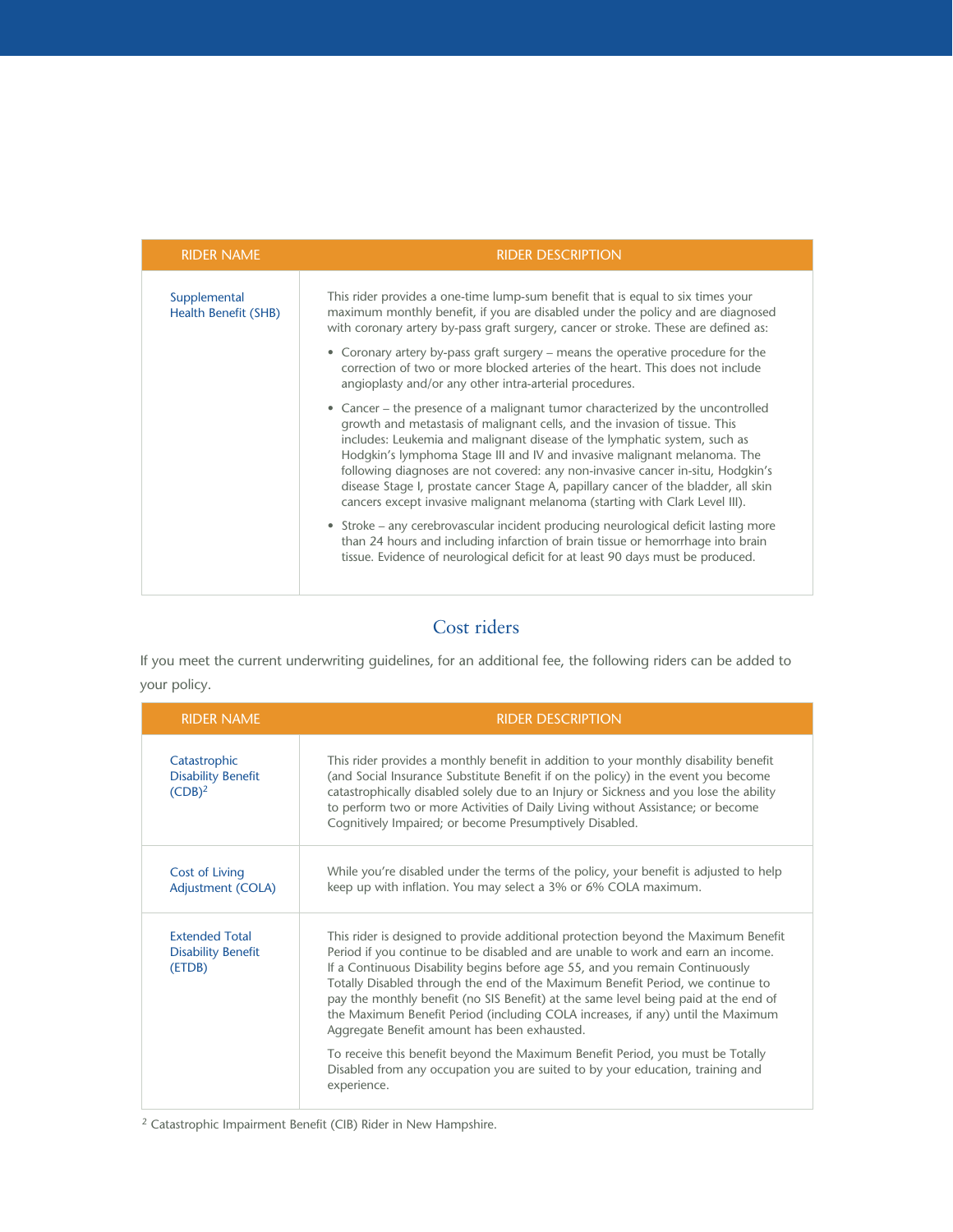

| <b>RIDER NAME</b>                                            | <b>RIDER DESCRIPTION</b>                                                                                                                                                                                                                                                                                                                                                                                                                                                                                                                                                                                                                                                                                                                                                                                                                                                                                                                                                                                                                                                                                                                                                                                                                                      |
|--------------------------------------------------------------|---------------------------------------------------------------------------------------------------------------------------------------------------------------------------------------------------------------------------------------------------------------------------------------------------------------------------------------------------------------------------------------------------------------------------------------------------------------------------------------------------------------------------------------------------------------------------------------------------------------------------------------------------------------------------------------------------------------------------------------------------------------------------------------------------------------------------------------------------------------------------------------------------------------------------------------------------------------------------------------------------------------------------------------------------------------------------------------------------------------------------------------------------------------------------------------------------------------------------------------------------------------|
| <b>Regular Occupation</b>                                    | If you become totally disabled from your occupation and choose to work in another<br>occupation, you'll receive full benefits, regardless of the income you earn from the<br>other occupation.                                                                                                                                                                                                                                                                                                                                                                                                                                                                                                                                                                                                                                                                                                                                                                                                                                                                                                                                                                                                                                                                |
| <b>Residual Disability</b><br>and Recovery<br><b>Benefit</b> | If you are residually disabled under the terms of this rider and lose at least 20% of<br>your prior earnings due solely to an injury or sickness and you are able to perform<br>some, but not all, of the substantial and material duties or you are unable to work full<br>time in your occupation or you are working in another occupation, you'll receive a<br>benefit proportionate to your loss. Once you qualify for residual disability benefits, you<br>are guaranteed a minimum benefit of 50% of your maximum monthly benefit for the<br>first six months. If your loss of earnings exceeds 75%, then 100% of the maximum<br>benefit is paid. In addition, after recovering from a residual or total disability in which<br>you were receiving benefits, and you return to work full-time, recovery benefits are<br>payable as long as you continue to have a recovery loss of earnings equal to or greater<br>than 20% of your recovery prior earnings and the loss is directly and solely due to the<br>injury or sickness that caused your prior disability. Recovery benefits end when you no<br>longer have a recovery loss of earnings greater than 20% for two consecutive months<br>and will not be paid beyond the maximum benefit period. |
| <b>Short Term Residual</b><br><b>Disability Benefit</b>      | If you are disabled under the terms of this rider and lose at least 20% of your prior<br>earnings due solely to an injury or sickness and you are able to perform some, but<br>not all, of the substantial and material duties or you are unable to work full time in<br>your occupation or you are working in another occupation, you'll receive a benefit<br>proportionate to your loss. If your loss of earnings exceeds 75%, then 100% of the<br>maximum monthly benefit is paid. Benefits are payable to the end of the Short<br>Term Residual Disability Benefit Period of 6 or 12 months.                                                                                                                                                                                                                                                                                                                                                                                                                                                                                                                                                                                                                                                              |
| <b>Transitional</b><br>Occupation                            | This rider allows you to continue receiving disability benefits if you become totally<br>disabled in Your Occupation, but are working in another occupation. Benefits are<br>paid up to 100% of your prior earnings from a combination of current earnings,<br>other disability benefits from other sources and your Principal Life Individual DI<br>policy, but will not exceed the Maximum Monthly Benefit plus any Social Security<br>Substitute benefits. Benefits are payable until the end of the Transitional Occupation<br>Period only.                                                                                                                                                                                                                                                                                                                                                                                                                                                                                                                                                                                                                                                                                                               |
|                                                              | If your policy has both the Residual Disability and Recovery Benefit rider and the<br>Transitional Occupation rider, benefits are not paid out under both riders at the<br>same time. If you meet the definitions and terms of both riders, the monthly benefit<br>you receive is the greater of either the Residual Disability and Recovery Benefit or<br>Transitional Occupation benefit.                                                                                                                                                                                                                                                                                                                                                                                                                                                                                                                                                                                                                                                                                                                                                                                                                                                                   |

## **FOR MORE INFORMATION**

Contact your local Principal Life representative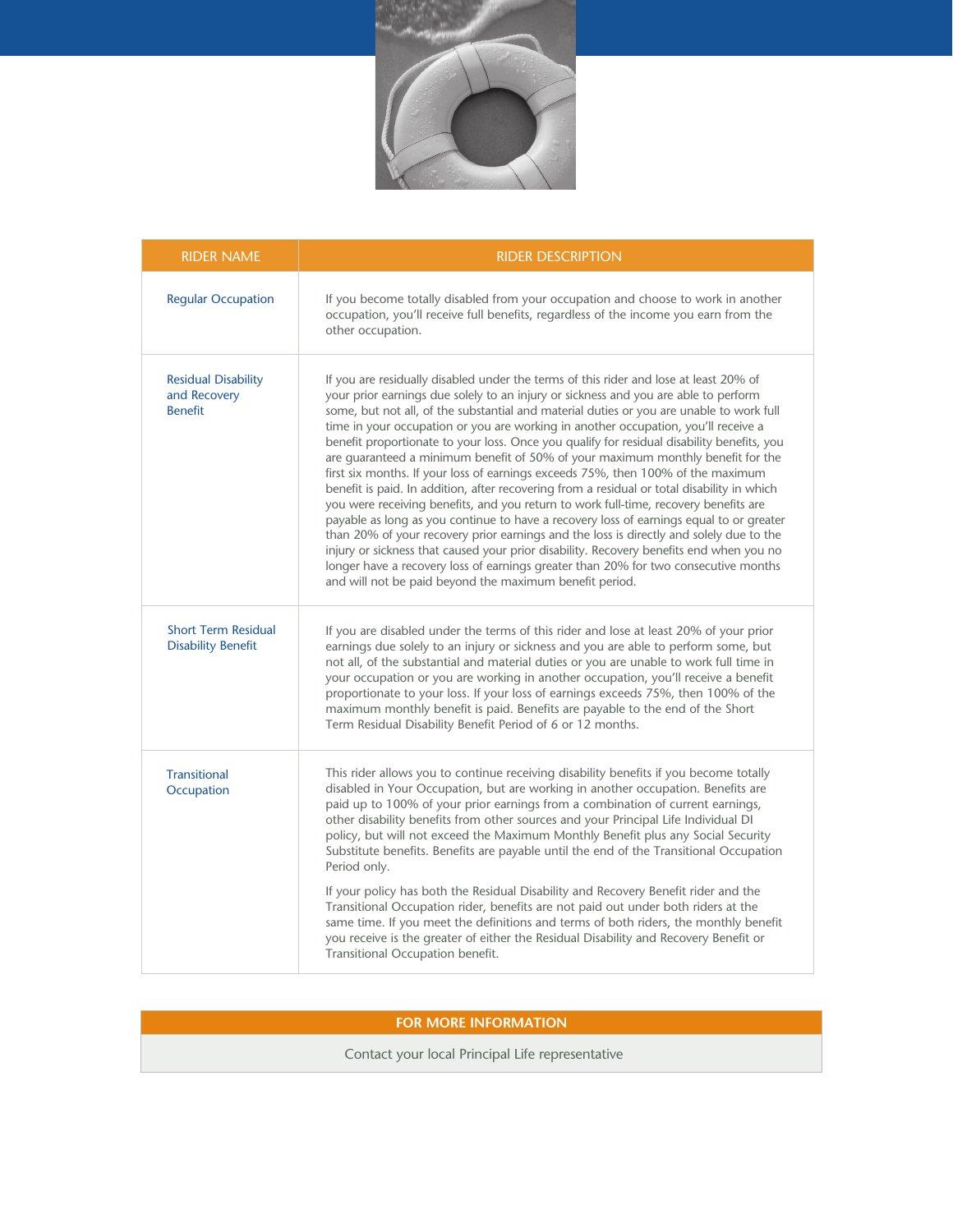### Receiving your disability benefits

Once disabled under the terms of the policy, you must satisfy your policy's elimination period before receiving benefits. Upon a qualifying disability, you will receive benefits one month after the elimination period is satisfied. If you remain disabled, you will receive disability benefits through your policy's benefit period once you have satisfied your elimination period. The benefit period is the length of time you'll receive benefits if you are disabled under the terms of the policy.

### Individual Disability Income insurance benefits

These benefits are automatically built into your Individual DI insurance policy from Principal Life:

- Rehabilitation Benefit If you are disabled under the terms of the policy and want to pursue a rehabilitation program to return to work, an extra benefit may be available to help you pay for the cost of the program.
- Death Benefit A lump-sum benefit of three times your maximum monthly benefit is paid to your beneficiaries if you die after satisfying your elimination period while receiving disability benefits. This benefit is payable in addition to any other benefit of the policy.
- Waiver of Premium Benefit After you're disabled for the lesser of 90 days or the elimination period, we'll waive all premiums that become due during your Continuous Disability.